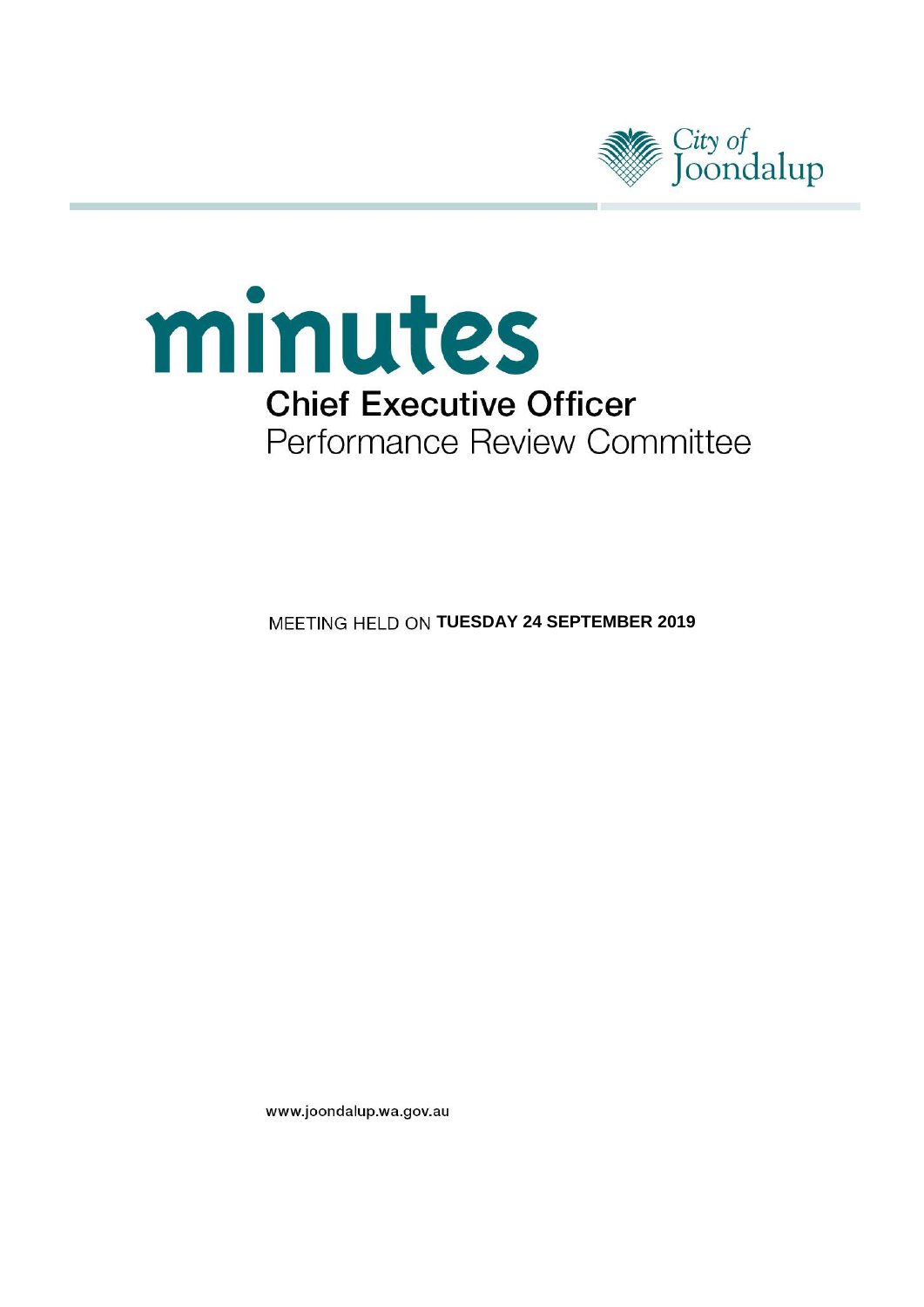## **TABLE OF CONTENTS**

| Item No.       | <b>Title</b>                                                                            | Page No. |
|----------------|-----------------------------------------------------------------------------------------|----------|
|                | <b>Declaration of Opening</b>                                                           | 3        |
|                | <b>Declarations of Interest</b>                                                         | 4        |
|                | Apologies / Leave of absence                                                            | 5        |
|                | <b>Confirmation of Minutes</b>                                                          | 5        |
|                | Announcements by the Presiding Member without discussion                                | 5        |
|                | Identification of matters for which the meeting may be closed<br>to the public          | 6        |
|                | <b>Petitions and deputations</b>                                                        | 6        |
|                | <b>Reports</b>                                                                          | 7        |
| 1              | Confidential - Chief Executive Officer Concluded<br>Annual<br><b>Performance Review</b> | 7        |
| $\overline{2}$ | Confidential - Annual Salary Review - Chief Executive Officer                           | 9        |
|                | <b>Urgent Business</b>                                                                  | 11       |
|                | Motions of which previous notice has been given                                         | 11       |
|                | <b>Requests for Reports for future consideration</b>                                    | 11       |
|                | <b>Closure</b>                                                                          | 11       |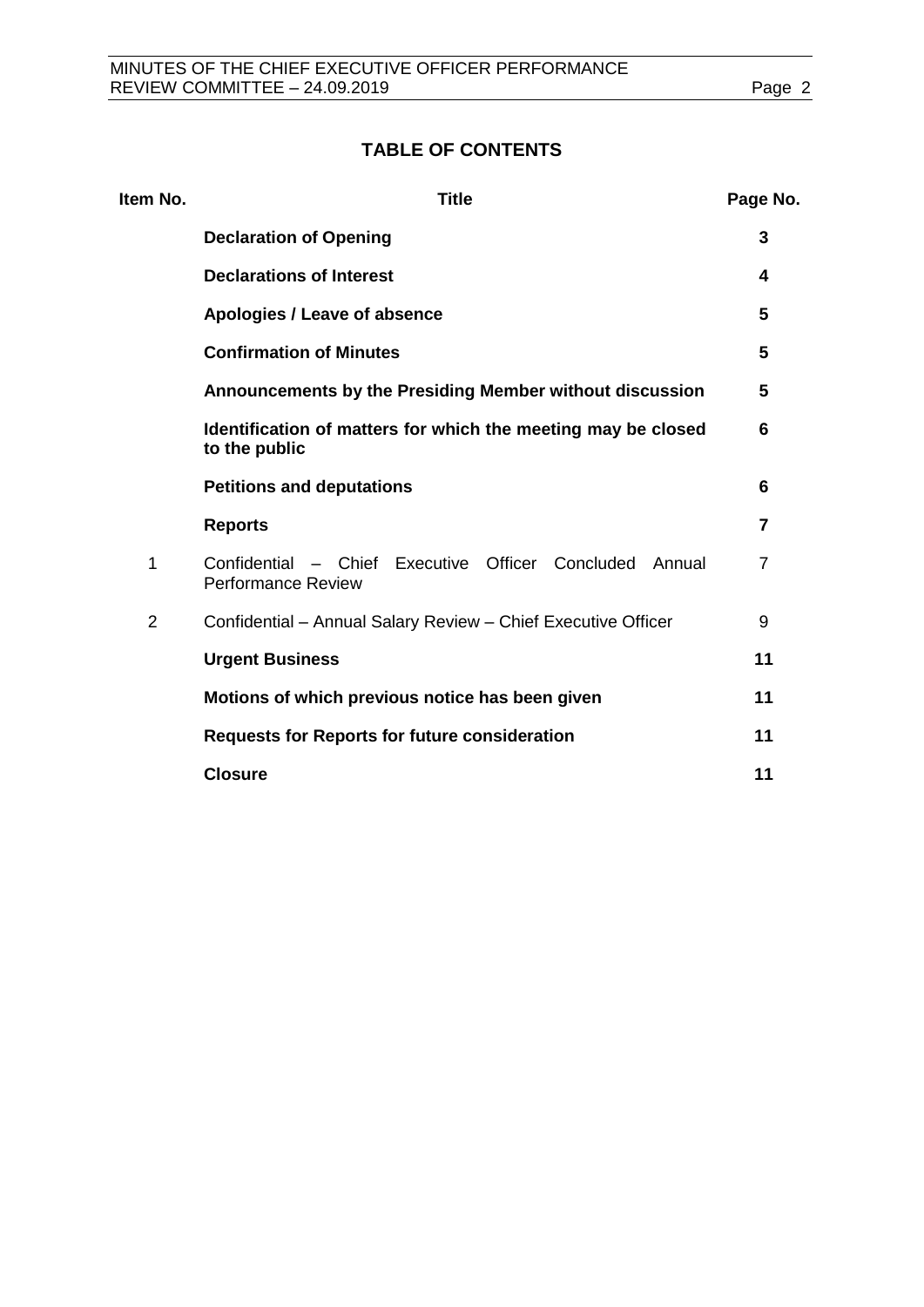# **CITY OF JOONDALUP**

## **MINUTES OF THE CHIEF EXECUTIVE OFFICER PERFORMANCE REVIEW COMMITTEE MEETING HELD IN CONFERENCE ROOM 2, JOONDALUP CIVIC CENTRE, BOAS AVENUE, JOONDALUP ON TUESDAY 24 SEPTEMBER 2019.**

## **ATTENDANCE**

## **Committee Members**

Mayor Hon. Albert Jacob, JP *Presiding Member* Cr John Chester Cr Russ Fishwick, JP Cr Mike Norman Cr Philippa Taylor

Cr Russell Poliwka *Deputising for Cr Christopher May* **Deputy Presiding Member** 

## **Observers**

Cr Kerry Hollywood

## **Officers**

Mr Mike Tidy<br>
Mr Brad Sillence<br>
Manager Governance<br>
Manager Governance Manager Governance

## <span id="page-2-0"></span>**DECLARATION OF OPENING**

The Presiding Member declared the meeting open at 5.45pm.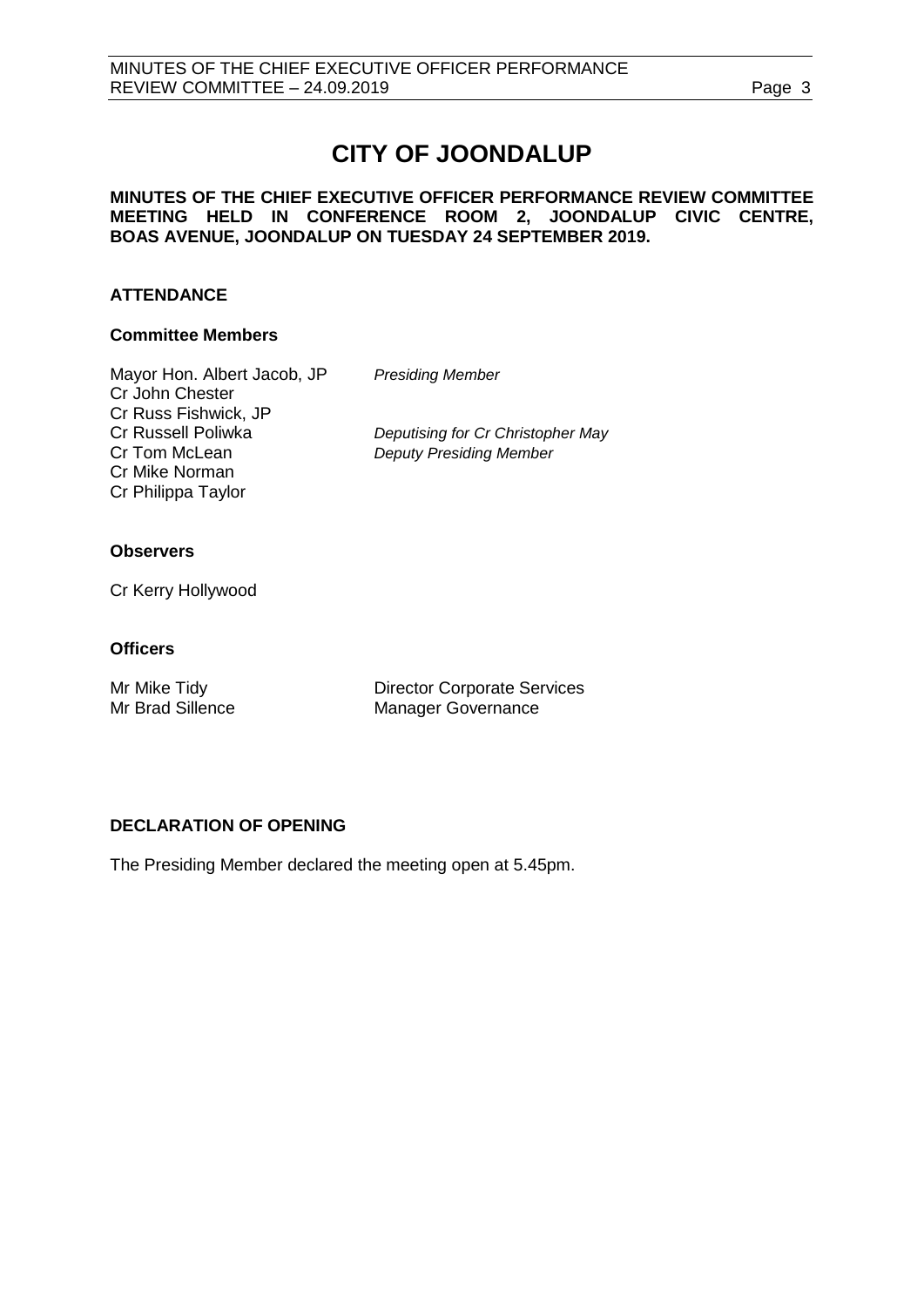## <span id="page-3-0"></span>**DECLARATIONS OF INTEREST**

## **Disclosures of Financial / Proximity Interest**

A declaration under this section requires that the nature of the interest must be disclosed. Consequently a member who has made a declaration must not preside, participate in, or be present during any discussion or decision-making procedure relating to the matter the subject of the declaration. An employee is required to disclose their financial interest and if required to do so by the Council must disclose the extent of the interest. Employees are required to disclose their financial interests where they are required to present verbal or written reports to the Council. Employees are able to continue to provide advice to the Council in the decision making process if they have disclosed their interest.

| <b>Name/Position</b>      | Mr Garry Hunt - Chief Executive Officer.                         |  |  |
|---------------------------|------------------------------------------------------------------|--|--|
| <b>Item No./Subject</b>   | Item 1 - Confidential - Chief Executive Officer Concluded Annual |  |  |
|                           | Performance Review.                                              |  |  |
| <b>Nature of interest</b> | Financial.                                                       |  |  |
| <b>Extent of Interest</b> | Mr Hunt holds the position of Chief Executive Officer.           |  |  |
|                           |                                                                  |  |  |

| <b>Name/Position</b>      | Mr Garry Hunt - Chief Executive Officer.                       |  |  |
|---------------------------|----------------------------------------------------------------|--|--|
| <b>Item No./Subject</b>   | Item 2 - Confidential - Annual Salary Review - Chief Executive |  |  |
|                           | Officer.                                                       |  |  |
| <b>Nature of interest</b> | Financial.                                                     |  |  |
| <b>Extent of Interest</b> | Mr Hunt holds the position of Chief Executive Officer.         |  |  |

## **Disclosures of interest affecting impartiality**

Elected Members (in accordance with Regulation 11 of the *Local Government [Rules of Conduct] Regulations 2007)* and employees (in accordance with the Code of Conduct) are required to declare any interest that may affect their impartiality in considering a matter. This declaration does not restrict any right to participate in or be present during the decision-making process. The Elected Member/employee is also encouraged to disclose the nature of the interest.

| <b>Name/Position</b>      | Mr Mike Tidy - Director Corporate Services.                      |  |
|---------------------------|------------------------------------------------------------------|--|
| <b>Item No./Subject</b>   | Item 1 - Confidential - Chief Executive Officer Concluded Annual |  |
|                           | Performance Review.                                              |  |
| <b>Nature of interest</b> | Interest that may affect impartiality.                           |  |
| <b>Extent of Interest</b> | Due to the nature of Mr Tidy's employment relationship with the  |  |
|                           | <b>Chief Executive Officer.</b>                                  |  |

<span id="page-3-1"></span>

| <b>Name/Position</b>      | Mr Mike Tidy - Director Corporate Services.                     |  |
|---------------------------|-----------------------------------------------------------------|--|
| <b>Item No./Subject</b>   | Item 2 – Confidential – Annual Salary Review – Chief Executive  |  |
|                           | Officer.                                                        |  |
| <b>Nature of interest</b> | Interest that may affect impartiality.                          |  |
| <b>Extent of Interest</b> | Due to the nature of Mr Tidy's employment relationship with the |  |
|                           | <b>Chief Executive Officer.</b>                                 |  |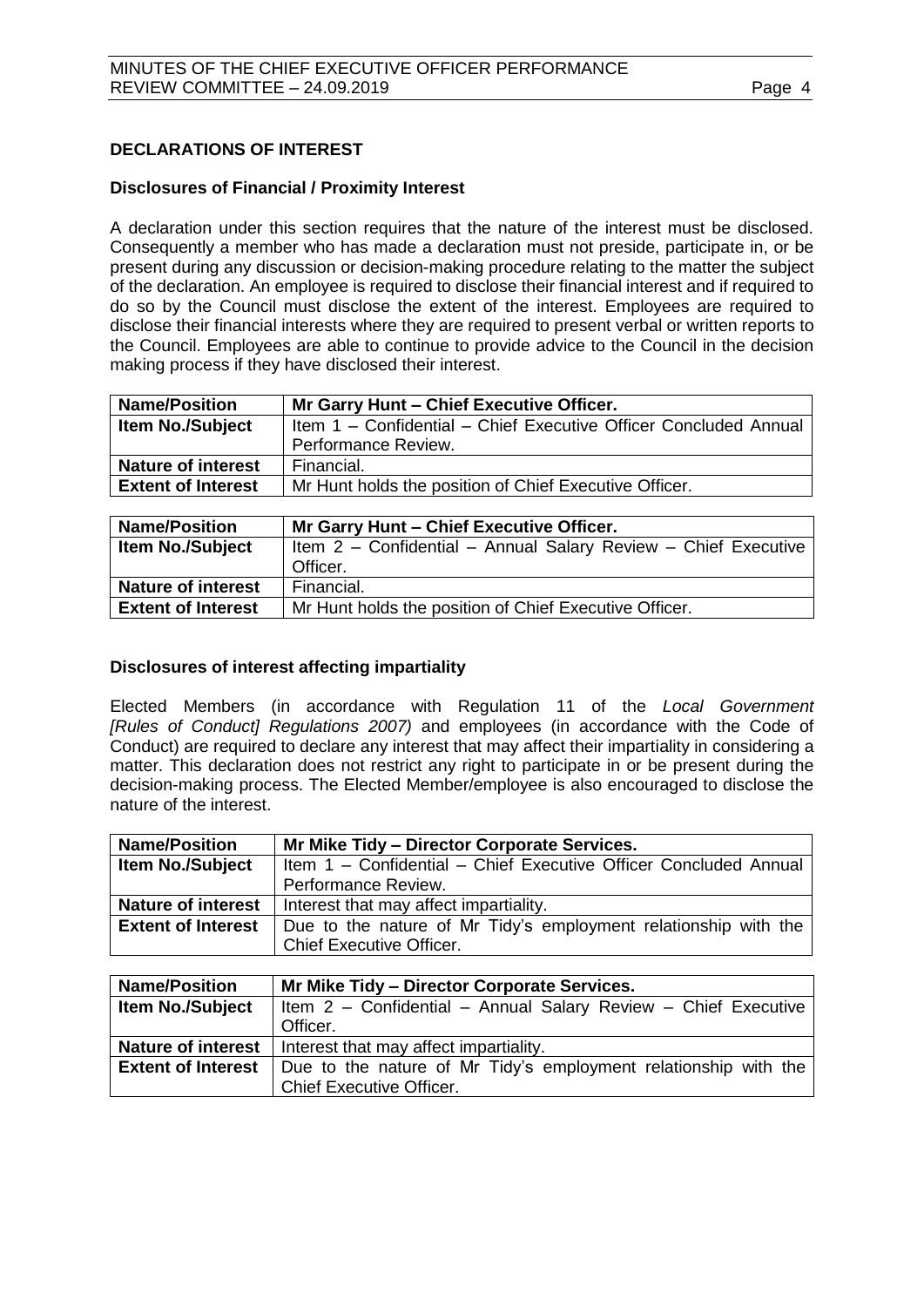## **APOLOGIES / LEAVE OF ABSENCE**

### **Apology**

Cr Christopher May.

### **Leave of Absence previously approved**

| Cr Sophie Dwyer                    | 6 to 11 October 2019 inclusive;           |
|------------------------------------|-------------------------------------------|
| Cr John Chester                    | 10 to 16 October 2019 inclusive           |
| Cr Russ Fishwick, JP               | 16 to 22 October 2019 inclusive;          |
| <b>Cr Christine Hamilton-Prime</b> | 27 October to 10 November 2019 inclusive; |
| Cr Russ Fishwick, JP               | 4 November to 19 December 2019 inclusive. |
|                                    |                                           |

## <span id="page-4-0"></span>**CONFIRMATION OF MINUTES**

MINUTES OF THE SPECIAL CHIEF EXECUTIVE OFFICER PERFORMANCE REVIEW COMMITTEE HELD ON 2 SEPTEMBER 2019

**MOVED Cr Fishwick, SECONDED Cr Chester that the minutes of the special meeting of the Chief Executive Officer Performance Review Committee held on 2 September 2019 be confirmed as a true and correct record.**

#### **The Motion was Put and CARRIED (7/0)**

**In favour of the Motion:** Mayor Jacob, Crs Chester, Fishwick, McLean, Norman, Poliwka and Taylor.

## MINUTES OF THE CHIEF EXECUTIVE OFFICER PERFORMANCE REVIEW COMMITTEE HELD ON 3 SEPTEMBER 2019

**MOVED Cr Fishwick, SECONDED Cr Chester that the minutes of the meeting of the Chief Executive Officer Performance Review Committee held on 3 September 2019 be confirmed as a true and correct record.**

#### **The Motion was Put and CARRIED (7/0)**

**In favour of the Motion:** Mayor Jacob, Crs Chester, Fishwick, McLean, Norman, Poliwka and Taylor.

#### **ANNOUNCEMENTS BY THE PRESIDING MEMBER WITHOUT DISCUSSION**

<span id="page-4-1"></span>Nil.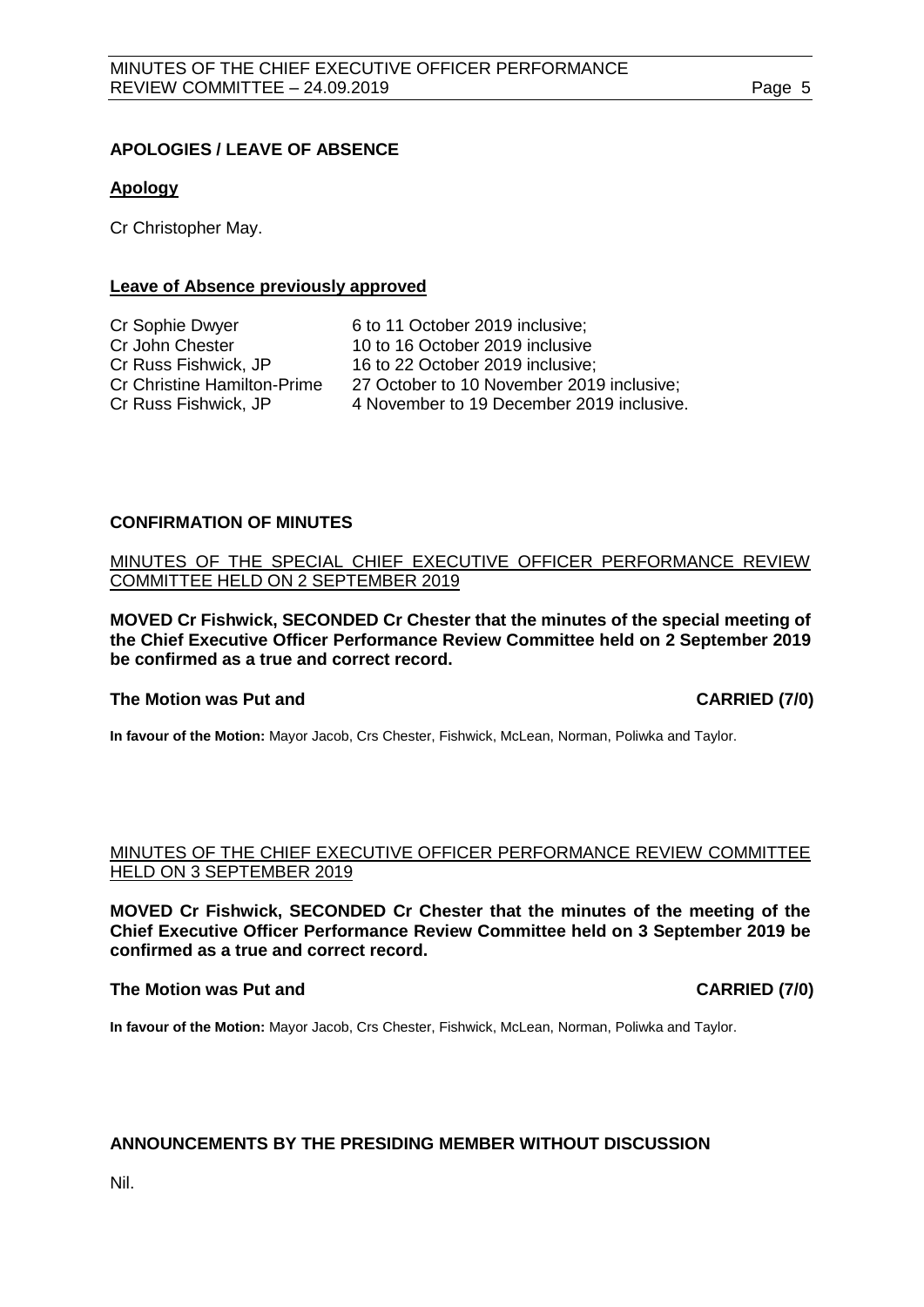## **IDENTIFICATION OF MATTERS FOR WHICH THE MEETING MAY BE CLOSED TO THE PUBLIC**

In accordance with Clause 5.2 of the City's *Meeting Procedures Local Law 2013*, this meeting was not open to the public.

## <span id="page-5-0"></span>**PETITIONS AND DEPUTATIONS**

Nil.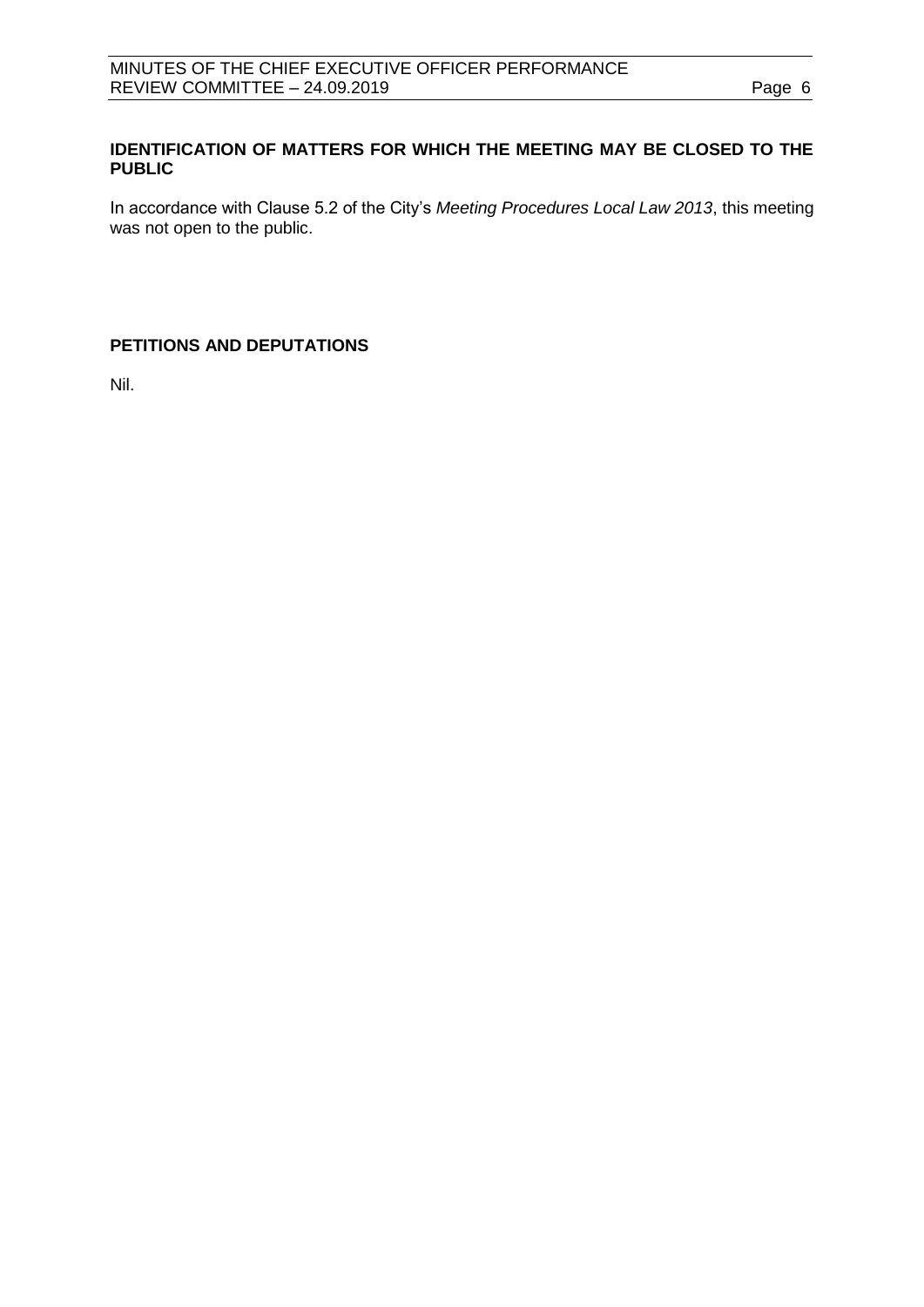## <span id="page-6-0"></span>**REPORTS**

## **Disclosure of Financial Interest**

| <b>Name/Position</b>      | Mr Garry Hunt - Chief Executive Officer.                         |  |  |
|---------------------------|------------------------------------------------------------------|--|--|
| <b>Item No./Subject</b>   | Item 1 - Confidential - Chief Executive Officer Concluded Annual |  |  |
|                           | Performance Review.                                              |  |  |
| <b>Nature of interest</b> | Financial.                                                       |  |  |
| <b>Extent of Interest</b> | Mr Hunt holds the position of Chief Executive Officer.           |  |  |

## **Disclosure of interest affecting impartiality**

| <b>Name/Position</b>      | Mr Mike Tidy – Director Corporate Services.                      |  |  |
|---------------------------|------------------------------------------------------------------|--|--|
| <b>Item No./Subject</b>   | Item 1 - Confidential - Chief Executive Officer Concluded Annual |  |  |
|                           | Performance Review.                                              |  |  |
| <b>Nature of interest</b> | Interest that may affect impartiality.                           |  |  |
| <b>Extent of Interest</b> | Due to the nature of Mr Tidy's employment relationship with the  |  |  |
|                           | <b>Chief Executive Officer.</b>                                  |  |  |

## <span id="page-6-1"></span>**ITEM 1 CHIEF EXECUTIVE OFFICER CONCLUDED ANNUAL PERFORMANCE REVIEW**

| <b>WARD</b>                           | All                                                                                                                                                                                              |                                                                                                                                    |
|---------------------------------------|--------------------------------------------------------------------------------------------------------------------------------------------------------------------------------------------------|------------------------------------------------------------------------------------------------------------------------------------|
| <b>RESPONSIBLE</b><br><b>DIRECTOR</b> | Mr Mike Tidy<br><b>Corporate Services</b>                                                                                                                                                        |                                                                                                                                    |
| <b>FILE NUMBER</b>                    | 74574                                                                                                                                                                                            |                                                                                                                                    |
| <b>ATTACHMENTS</b>                    | Attachment 1                                                                                                                                                                                     | Chief Executive Officer KPI's for 2019-20,<br>(A track change version and a clean<br>version distributed under separate cover).    |
|                                       | <b>Attachment 2</b>                                                                                                                                                                              | Executive<br>Officer<br>Confidential<br>Chief<br>Concluded Annual Performance Review<br>Report (distributed under separate cover). |
|                                       | (Please Note:                                                                                                                                                                                    | Report and Attachments<br>The<br>are<br>confidential and will appear in the official<br>Minute Book only)                          |
| <b>AUTHORITY / DISCRETION</b>         | Executive - The substantial direction setting and oversight<br>role of Council, such as adopting plans and reports,<br>accepting tenders, directing operations, setting and<br>amending budgets. |                                                                                                                                    |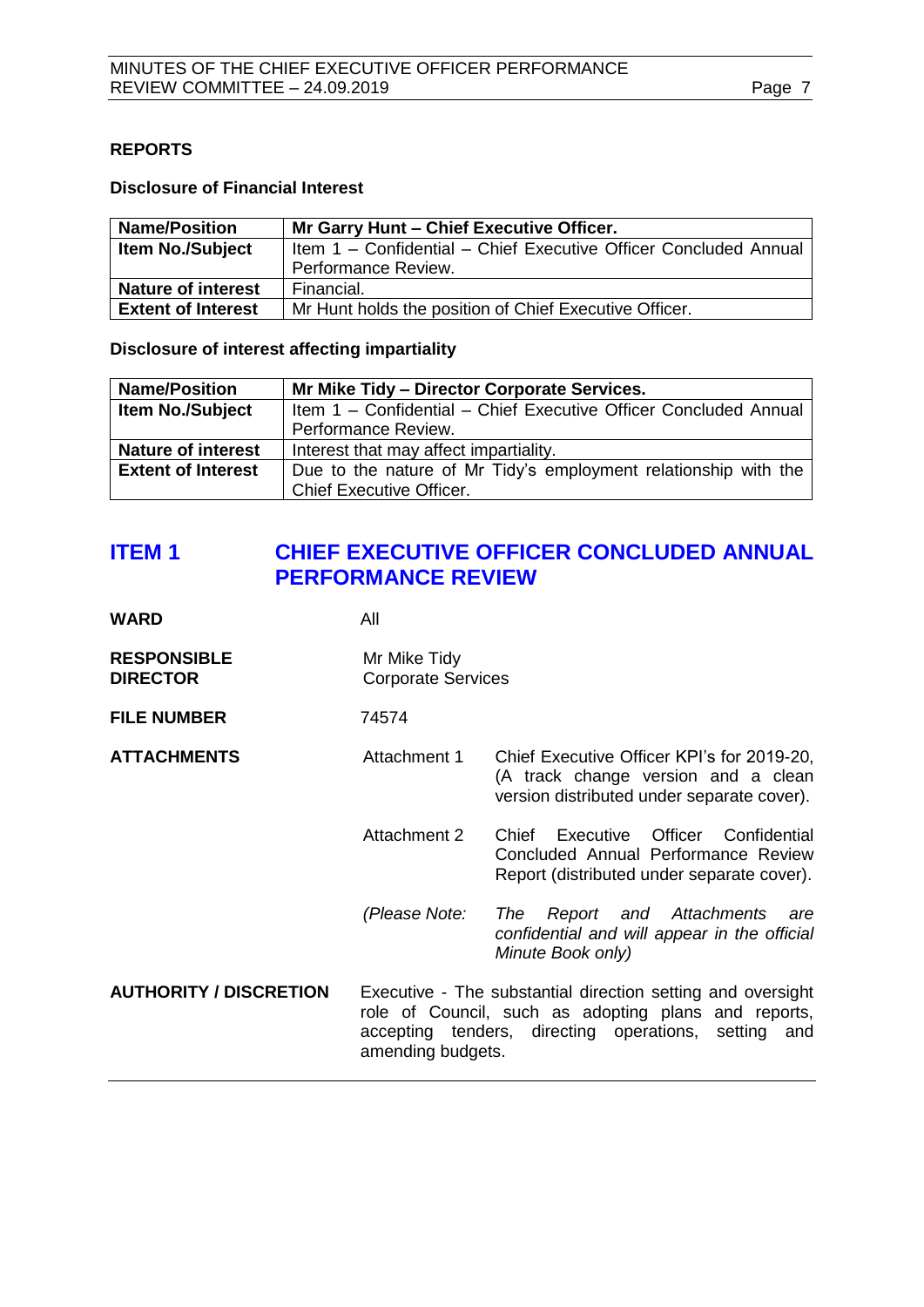## MINUTES OF THE CHIEF EXECUTIVE OFFICER PERFORMANCE REVIEW COMMITTEE - 24.09.2019 **Page 8**

This report is confidential in accordance with Section 5.23(2)(a) of the *Local Government Act 1995*, which permits the meeting to be closed to the public for business relating to the following:

### *a matter affecting an employee or employees.*

A full report was provided to Elected Members under separate cover. The report is not for publication.

## **MOVED Cr Fishwick, SECONDED Cr Norman that Council ADOPTS the:**

- **1 Chief Executive Officer Performance Review Committee's Confidential Concluded Annual Performance Review Report as in Attachment 2 to this Report and endorses the overall rating of "met or exceeded the performance requirements set by Council for 2018-19";**
- **2 Key Performance Indicators for the 2019-20 review period as detailed in Attachment 1 to this Report.**

## **The Motion was Put and CARRIED (7/0)**

**In favour of the Motion:** Mayor Jacob, Crs Chester, Fishwick, McLean, Norman, Poliwka and Taylor.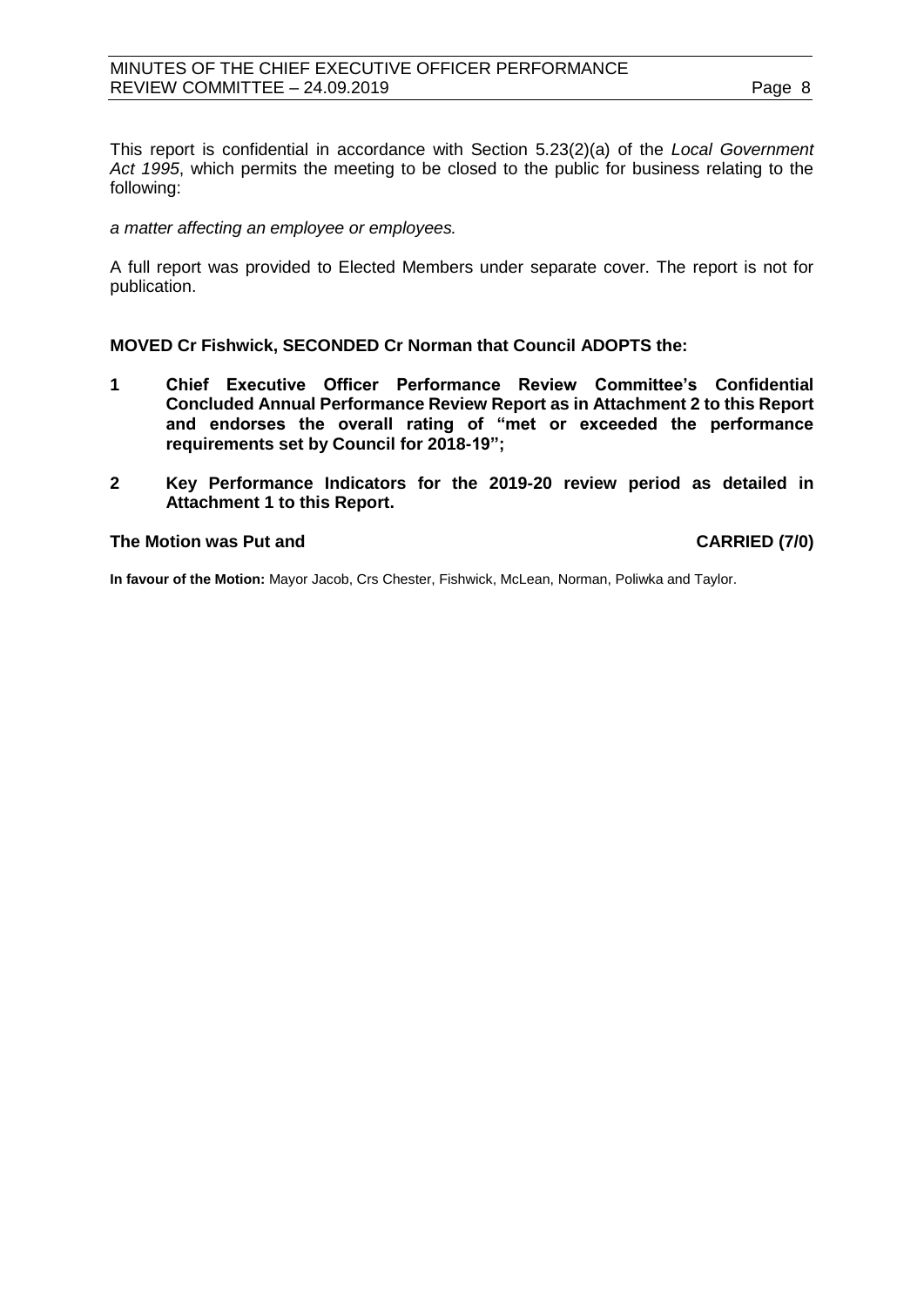## **Disclosure of Financial Interest**

| <b>Name/Position</b>      | Mr Garry Hunt - Chief Executive Officer.                       |  |  |
|---------------------------|----------------------------------------------------------------|--|--|
| <b>Item No./Subject</b>   | Item 2 - Confidential - Annual Salary Review - Chief Executive |  |  |
|                           | Officer.                                                       |  |  |
| <b>Nature of interest</b> | Financial.                                                     |  |  |
| <b>Extent of Interest</b> | Mr Hunt holds the position of Chief Executive Officer.         |  |  |

**Disclosure of interest affecting impartiality**

| <b>Name/Position</b>      | Mr Mike Tidy - Director Corporate Services.                     |
|---------------------------|-----------------------------------------------------------------|
| <b>Item No./Subject</b>   | Item 2 - Confidential - Annual Salary Review - Chief Executive  |
|                           | Officer.                                                        |
| <b>Nature of interest</b> | Interest that may affect impartiality.                          |
| <b>Extent of Interest</b> | Due to the nature of Mr Tidy's employment relationship with the |
|                           | <b>Chief Executive Officer.</b>                                 |

## <span id="page-8-0"></span>**ITEM 2 ANNUAL SALARY REVIEW - CHIEF EXECUTIVE OFFICER**

| <b>WARD</b>                           | All                                                                                                                                                                                              |                                                                                                                     |
|---------------------------------------|--------------------------------------------------------------------------------------------------------------------------------------------------------------------------------------------------|---------------------------------------------------------------------------------------------------------------------|
| <b>RESPONSIBLE</b><br><b>DIRECTOR</b> | Mr Mike Tidy<br><b>Corporate Services</b>                                                                                                                                                        |                                                                                                                     |
| <b>FILE NUMBER</b>                    | 74574                                                                                                                                                                                            |                                                                                                                     |
| <b>ATTACHMENTS</b>                    | Attachment 1                                                                                                                                                                                     | <b>Confidential Report Annual Salary Review</b><br>- Chief Executive Officer (distributed<br>under separate cover). |
|                                       | (Please Note:                                                                                                                                                                                    | The Report and Attachment is confidential<br>and will appear in the official Minute Book<br>only)                   |
| <b>AUTHORITY / DISCRETION</b>         | Executive - The substantial direction setting and oversight<br>role of Council, such as adopting plans and reports,<br>accepting tenders, directing operations, setting and<br>amending budgets. |                                                                                                                     |

This report is confidential in accordance with Section 5.23(2)(a) of the *Local Government Act 1995*, which permits the meeting to be closed to the public for business relating to the following:

*a matter affecting an employee or employees.*

A full report was provided to Elected Members under separate cover. The report is not for publication.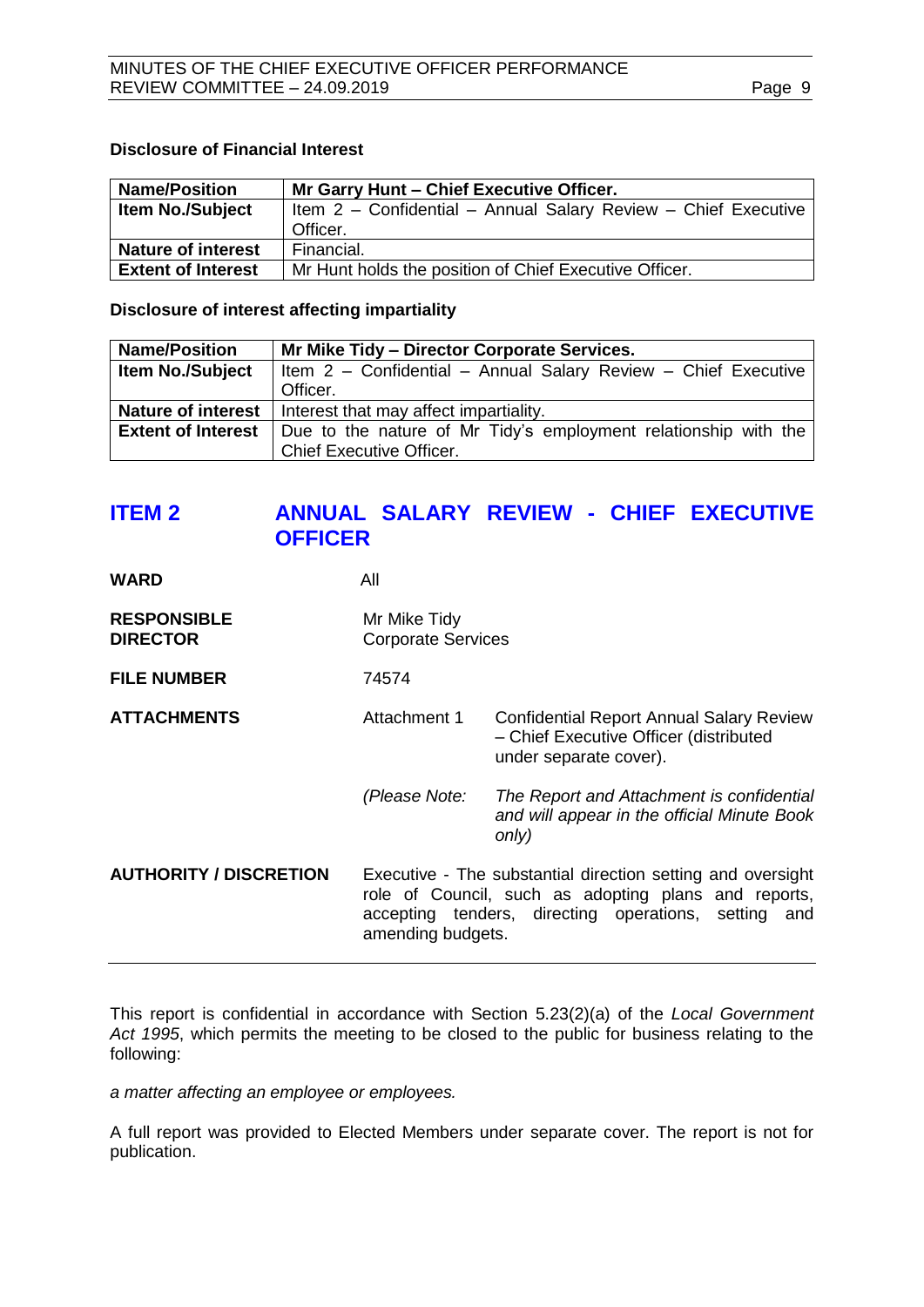## **OFFICER'S RECOMMENDATION**

That Council giving consideration of the Confidential Report – Annual Salary Review – Chief Executive Officer as at Attachment 1 to this Report, Council:

- 1 NOTES that the Salaries and Allowances Tribunal has determined that there be an increase of 1% to the salary levels in the various bands for Chief Executive Officers;
- 2 ADOPTS the Chief Executive Officer's total reward package for the 2019 annual salary review …………...(to be determined by the committee).

**MOVED Cr Fishwick, SECONDED Cr Chester that Council giving consideration of the Confidential Report – Annual Salary Review – Chief Executive Officer as at Attachment 1 to this Report, Council:**

- **1 NOTES that the Salaries and Allowances Tribunal has determined that there be an increase of 1% to the salary levels in the various bands for Chief Executive Officers;**
- **2 taking cognisance of the Salaries and Allowances Tribunal determination in part 1 above, ADOPTS the Chief Executive Officer's total reward package for the 2019 annual salary review increasing to \$379,532.**

## **The Motion was Put and CARRIED (6/1)**

**In favour of the Motion:** Mayor Jacob, Crs Chester, Fishwick, McLean, Norman and Taylor. **Against the Motion:** Cr Poliwka.